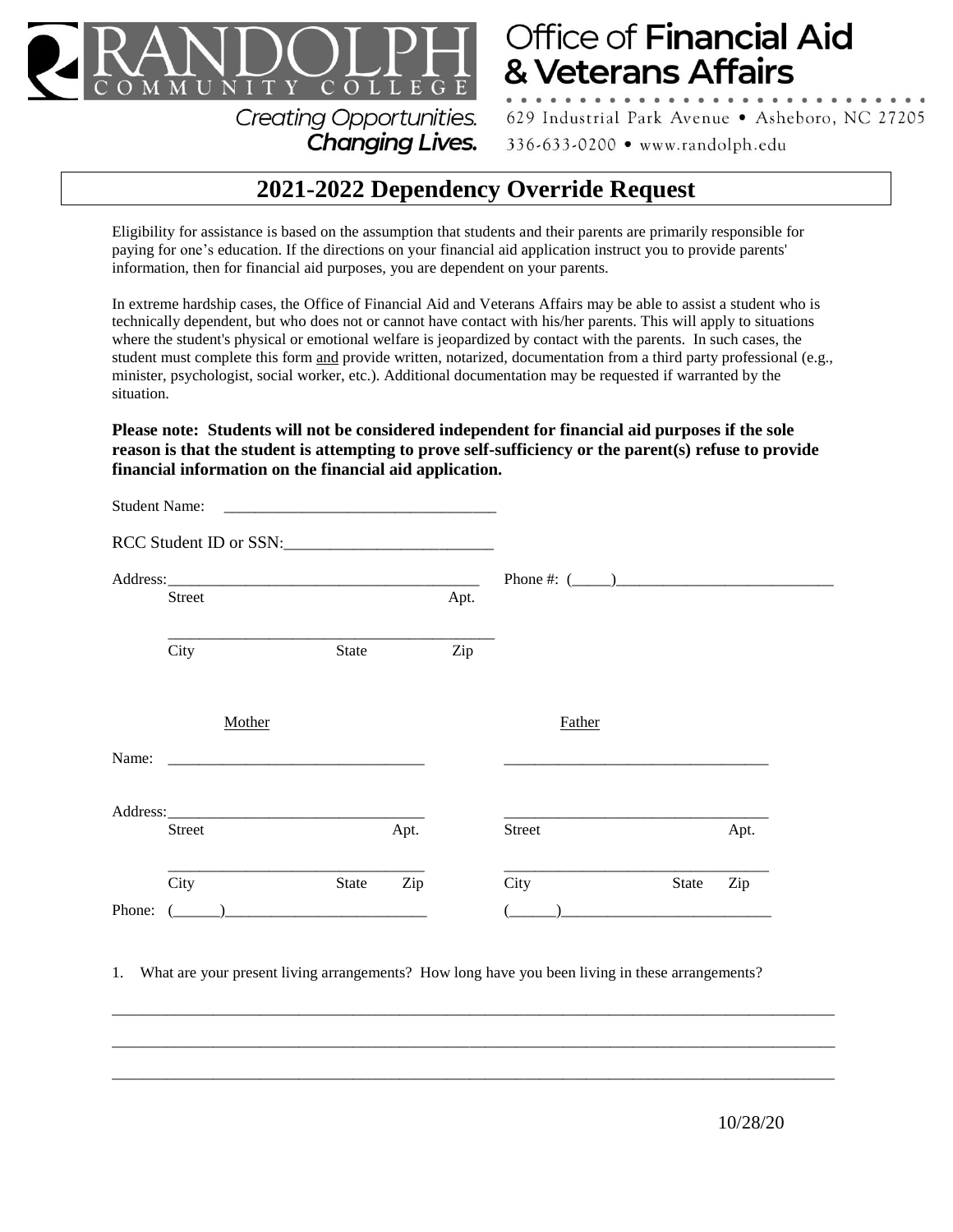## -Please see the reverse side of this form-

| 2. |  |  | How do you support yourself and meet your living expenses? |
|----|--|--|------------------------------------------------------------|
|    |  |  |                                                            |

| <b>Mother</b><br>When was the last time you lived with your parents?<br>Month/year<br>When was the last time you had any contact with your parents?<br>Month/year<br>When did your parents last provide you with any form of support? __________<br>Month/year<br>Please explain in detail the reason(s) you should be considered independent. Be sure to include an explanation<br>of why you cannot or should not have contact with your parent(s). |               |
|-------------------------------------------------------------------------------------------------------------------------------------------------------------------------------------------------------------------------------------------------------------------------------------------------------------------------------------------------------------------------------------------------------------------------------------------------------|---------------|
|                                                                                                                                                                                                                                                                                                                                                                                                                                                       |               |
|                                                                                                                                                                                                                                                                                                                                                                                                                                                       | <b>Father</b> |
|                                                                                                                                                                                                                                                                                                                                                                                                                                                       |               |
|                                                                                                                                                                                                                                                                                                                                                                                                                                                       | Month/year    |
|                                                                                                                                                                                                                                                                                                                                                                                                                                                       |               |
|                                                                                                                                                                                                                                                                                                                                                                                                                                                       | Month/year    |
|                                                                                                                                                                                                                                                                                                                                                                                                                                                       |               |
|                                                                                                                                                                                                                                                                                                                                                                                                                                                       | Month/year    |
|                                                                                                                                                                                                                                                                                                                                                                                                                                                       |               |
|                                                                                                                                                                                                                                                                                                                                                                                                                                                       |               |
|                                                                                                                                                                                                                                                                                                                                                                                                                                                       |               |
|                                                                                                                                                                                                                                                                                                                                                                                                                                                       |               |
|                                                                                                                                                                                                                                                                                                                                                                                                                                                       |               |
|                                                                                                                                                                                                                                                                                                                                                                                                                                                       |               |
|                                                                                                                                                                                                                                                                                                                                                                                                                                                       |               |
|                                                                                                                                                                                                                                                                                                                                                                                                                                                       |               |
|                                                                                                                                                                                                                                                                                                                                                                                                                                                       |               |
|                                                                                                                                                                                                                                                                                                                                                                                                                                                       |               |
|                                                                                                                                                                                                                                                                                                                                                                                                                                                       |               |
|                                                                                                                                                                                                                                                                                                                                                                                                                                                       |               |
|                                                                                                                                                                                                                                                                                                                                                                                                                                                       |               |
|                                                                                                                                                                                                                                                                                                                                                                                                                                                       |               |
|                                                                                                                                                                                                                                                                                                                                                                                                                                                       |               |
|                                                                                                                                                                                                                                                                                                                                                                                                                                                       |               |
|                                                                                                                                                                                                                                                                                                                                                                                                                                                       |               |
|                                                                                                                                                                                                                                                                                                                                                                                                                                                       |               |
|                                                                                                                                                                                                                                                                                                                                                                                                                                                       |               |
|                                                                                                                                                                                                                                                                                                                                                                                                                                                       |               |
|                                                                                                                                                                                                                                                                                                                                                                                                                                                       |               |
|                                                                                                                                                                                                                                                                                                                                                                                                                                                       |               |
|                                                                                                                                                                                                                                                                                                                                                                                                                                                       |               |
|                                                                                                                                                                                                                                                                                                                                                                                                                                                       |               |